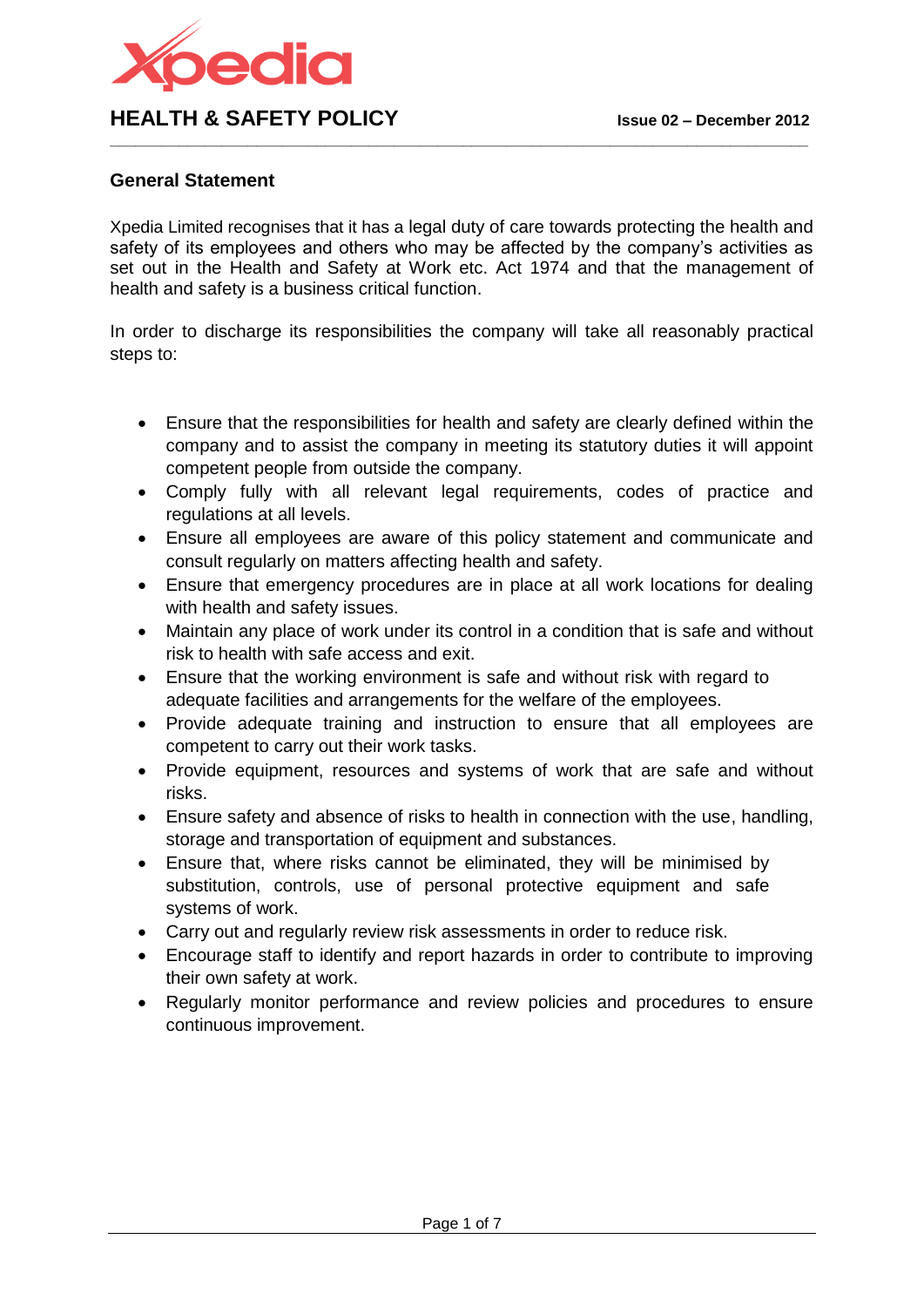

All employees, whilst they are at work, will:

 Take reasonable care for the health and safety of themselves and that of any other persons who may be affected by their work activities.

**\_\_\_\_\_\_\_\_\_\_\_\_\_\_\_\_\_\_\_\_\_\_\_\_\_\_\_\_\_\_\_\_\_\_\_\_\_\_\_\_\_\_\_\_\_\_\_\_\_\_\_\_\_\_\_\_\_\_\_\_\_\_\_\_\_\_\_\_\_\_\_\_\_\_\_\_\_\_\_\_\_**

- Co-operate with their employers, other persons, and authorities in order to ensure safe working practices.
- Never intentionally or recklessly interfere with, or misuse anything provided in the interest of health, safety and welfare.

### **Policy Review**

The Managing Director will formally review this Policy every year or sooner to reflect changes to the business activities and any changes in legislation or reviews to risk assessments following accidents or incidents. In addition to the Policy review there will be an ongoing review of risk and COSHH assessments.

### **Communication**

The Company recognise the importance of involvement and communication between the employees as an integral part of ensuring that high standards are reached and maintained. The Company is also committed to complying with the legal requirements of the Safety Representatives and Safety Committees Regulations and the Health and Safety (Consultation with Employees) Regulations and will communicate and consult between the employees regarding the following:

- Contents and review of this Policy
- All site and task specific rules
- Changes in legislation or working practice
- Health & Safety training
- Introduction or alteration of new work equipment or technology

This communication will take place directly between the employees via regular meetings, emails, information posted in the site file and shared information received via the consultant, industry news/bulletins and HSE website.

# **Training**

The Health and Safety at Work Act (HASAWA) 1974 Section 2(2)(c) places a duty on the employer to provide such information, instruction, training and supervision as is necessary to ensure so far as is reasonably practicable, the health and safety at work of the employees.

The provision is extended by Regulation 13 of the Management of Health and Safety at Work Regulations 1999. This requires the employer to provide training for employees on recruitment, introduction or modification of new/existing machinery or technology or a change in employee position/work activity or responsibility and exposure to new risks.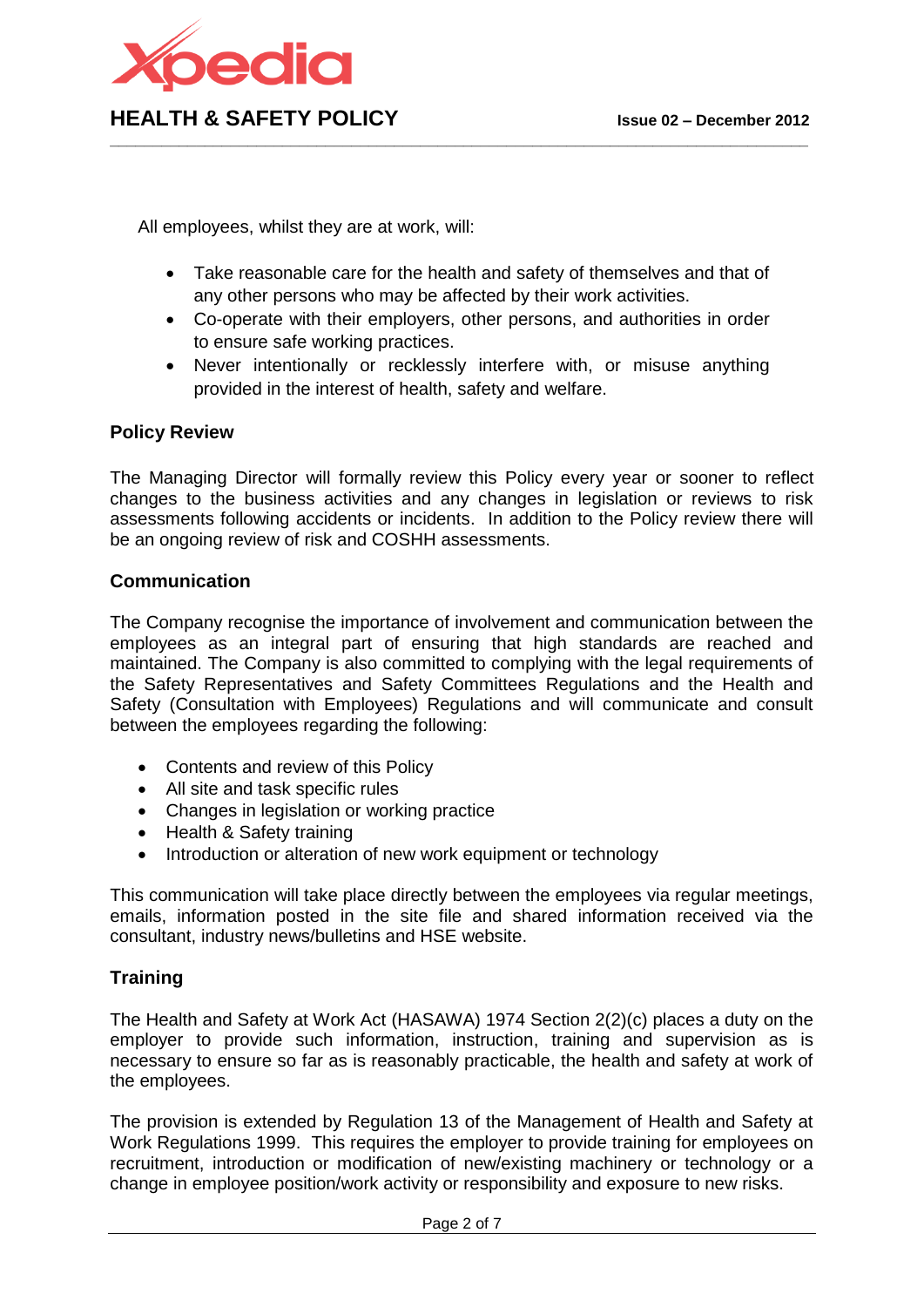

**\_\_\_\_\_\_\_\_\_\_\_\_\_\_\_\_\_\_\_\_\_\_\_\_\_\_\_\_\_\_\_\_\_\_\_\_\_\_\_\_\_\_\_\_\_\_\_\_\_\_\_\_\_\_\_\_\_\_\_\_\_\_\_\_\_\_\_\_\_\_\_\_\_\_\_\_\_\_\_\_\_** Training is also provided for work with hazardous substances, use of PPE and manual handling. All training certification is formally recorded with copies kept on file.

Training needs will be identified through risk assessment, review and company and client workplace activities.

Prior to commencement of work on customer premises training will include site specific areas eg:

- Access and egress building/site and controlled areas
- Location of work area
- Activity related risk and precautions to include issue, use and care of PPE.
- Housekeeping
- Manual Handling
- Fire protection and emergency evacuation procedures
- Personal safety and welfare

Regular review and communication will identify training performance and further/refresher needs.

#### **Fire and Emergencies**

It is the Company's policy to take account of fire hazards in the workplace and the employees have a duty to conduct their operations so as to minimize the risk of fire. This involves adhering to the Company's No Smoking Policy at place of work and customer premises and keeping combustible materials separate from sources of ignition and avoiding unnecessary accumulation of combustible materials.

As a service provider we will ensure full co-operation with our customers in order to safeguard employees and comply with all relevant legislation. This will be best achieved through effective communication and consultation, prior to the commencement of work.

The Company also acknowledges our need to adhere to customer safe working practices, to include site/premises, fire precautions and evacuation procedures.

#### *Action to be taken upon discovering a fire:*

- Do not try to tackle the fire yourself (unless trained to do so)
- Activate the nearest fire alarm to raise the alarm
- Leave the building by the nearest fire exit and proceed to the muster point
- Do not re-enter the building for any purpose until the all clear has been given

#### *Action upon hearing the fire alarm*

- Stop working and calmly leave the building by the nearest fire exit
- Go directly to the muster point and await instructions
- Do not leave the muster point until the all clear is given
- Do no re-enter the building for any purpose until the all clear is given

# **Staff Welfare**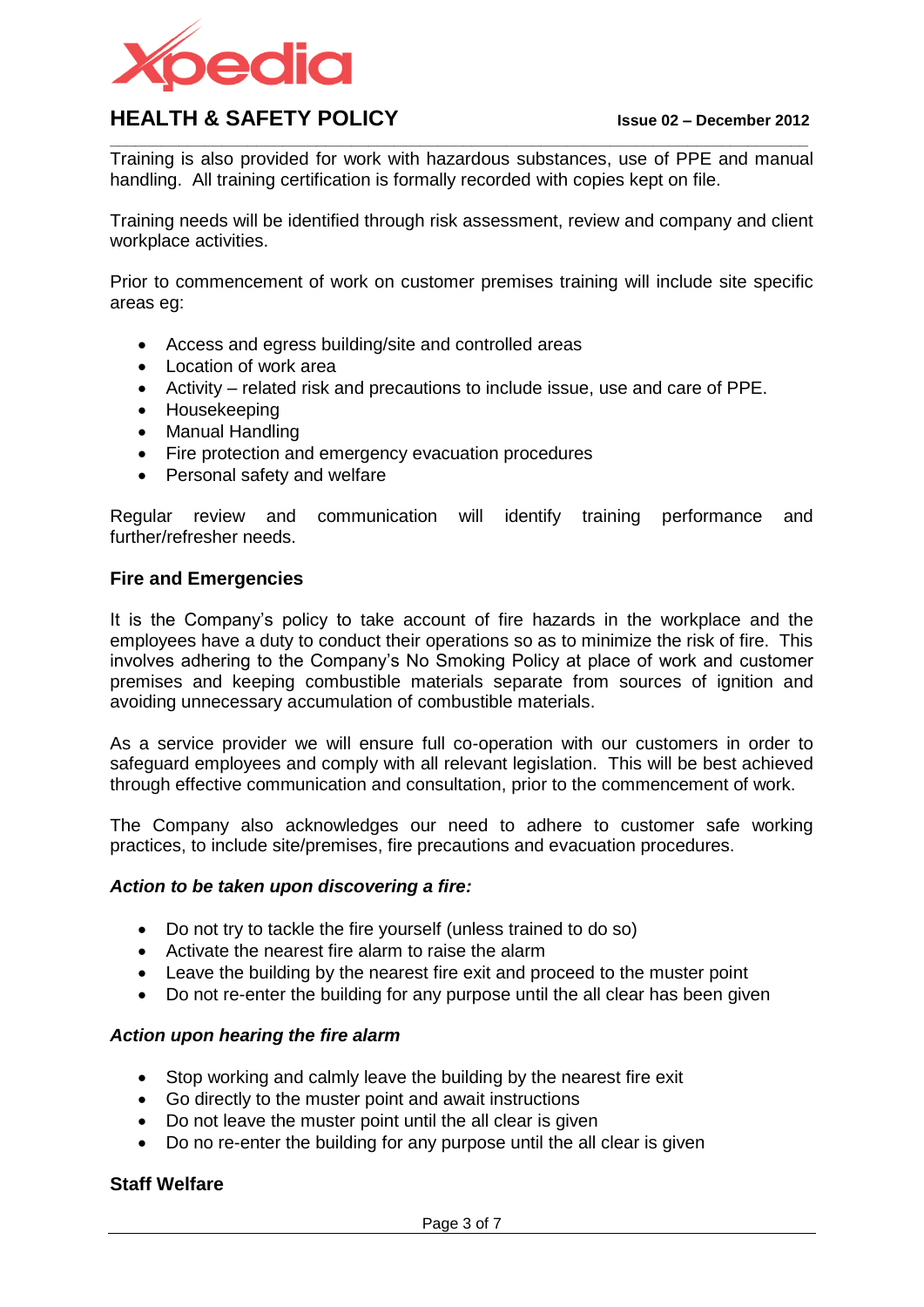

Wherever possible arrangements will be made with the customer for the use of Welfare facilities at the place of work that the company is servicing. As a minimum the following requirements will be requested as minimum:

**\_\_\_\_\_\_\_\_\_\_\_\_\_\_\_\_\_\_\_\_\_\_\_\_\_\_\_\_\_\_\_\_\_\_\_\_\_\_\_\_\_\_\_\_\_\_\_\_\_\_\_\_\_\_\_\_\_\_\_\_\_\_\_\_\_\_\_\_\_\_\_\_\_\_\_\_\_\_\_\_\_**

- Toilet/washing facilities accessible on site
- Eating/rest facilities accessible on site

Where these facilities are not provided by the customer the company will provide suitable welfare facilities.

### **First Aid**

It is the policy of Xpedia Limited to make provision for first aid in accordance with the Health and Safety (First Aid) Regulations 1981.

The Company will ensure that adequate facilities are placed on board all work transport vehicles. Each first aid box shall be suitably marked and be easily accessible to all employees at all times when they are travelling and at work.

Whilst working on customer sites and wherever possible arrangements shall be made with the customer to use their first aid facilities prior to the commencement of the work.

### **Accident Reporting**

All accidents shall be logged into company accident book and must be reported on site of work in accordance with their site specific accident and emergency procedure. Serious accidents where hospital treatment is required must be reported as soon as possible after the incident.

Employees are required by law to notify, report and record certain types of accidents and incidents. The main requirements are those of the Reporting of Injuries, Diseases and Dangerous Occurrences Regulations 1995 (RIDDOR). The company recognises that these regulations stipulate that Certain accidents/injuriies shall be reportable to the HSE's incident Contact Centre and include any work related injury that leads to an employee being absent from work for more than 7 working days.

#### **Accident Investigation**

All accidents that occur shall be investigated by the Company to determine the cause with a view to preventing re-occurrence and gather information.

The investigation will be dependent of the seriousness of the accident but the aim will be to answer the following questions:-

- What caused the accident
- Who was involved
- When did it occur
- Why did it occur
- How could it have been prevented
- How can a recurrence be prevented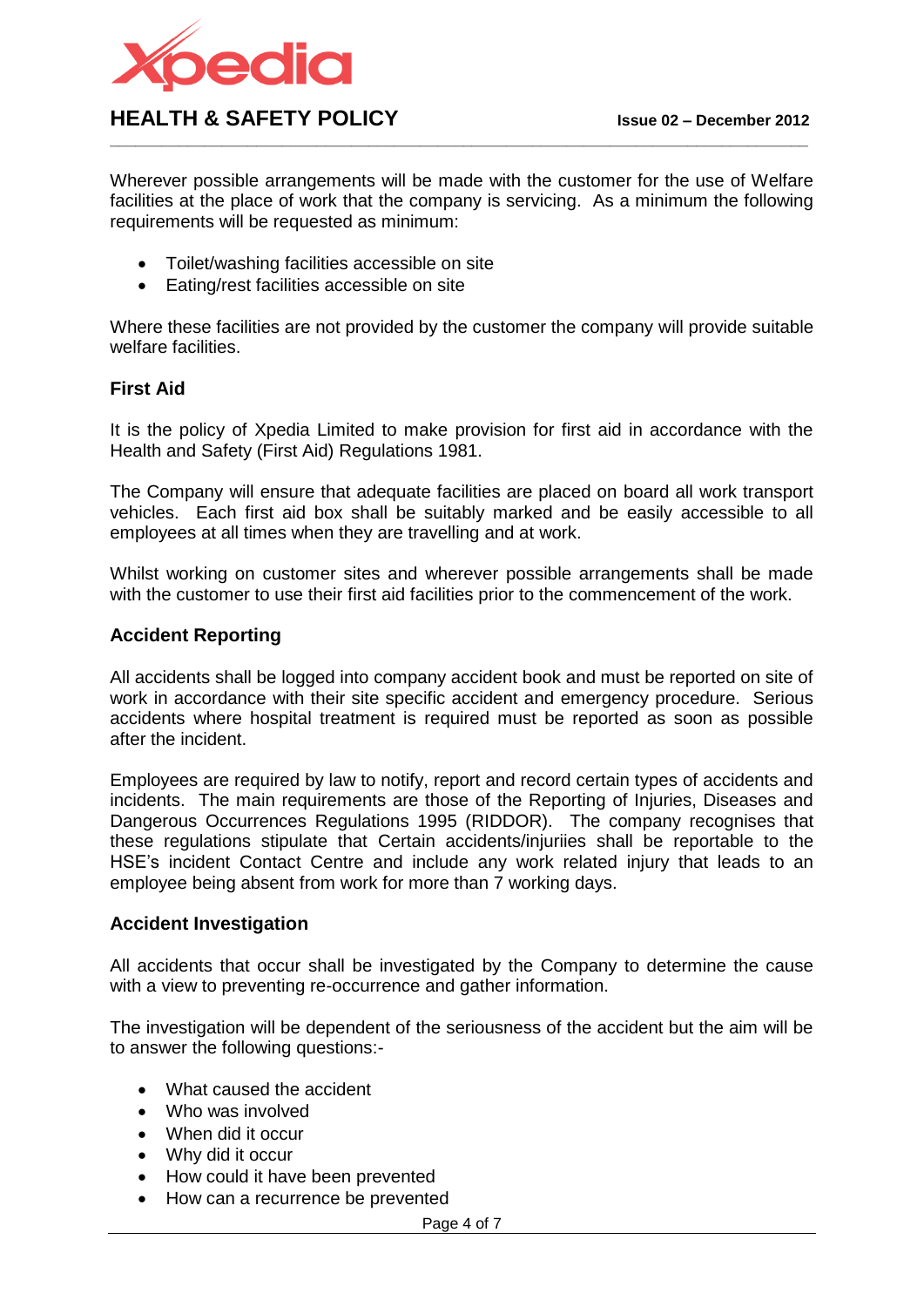

### **Work Equipment**

The Company legal duties concerning the provision of machinery are covered by the Provision and Use of Work Equipment Regulations 1998 (PUWER).

**\_\_\_\_\_\_\_\_\_\_\_\_\_\_\_\_\_\_\_\_\_\_\_\_\_\_\_\_\_\_\_\_\_\_\_\_\_\_\_\_\_\_\_\_\_\_\_\_\_\_\_\_\_\_\_\_\_\_\_\_\_\_\_\_\_\_\_\_\_\_\_\_\_\_\_\_\_\_\_\_\_**

Xpedia will only purchase equipment from a reputable supplier and where a full set of operating instructions is made available. Before new equipment is introduced into the working environment an assessment will be made by Directors of Xpedia to ascertain that the equipment is suitable for its intended use. The company will ensure that:-

- No employee will use work equipment for which they have not received specific training.
- No employee will knowingly misuse work equipment or remove any guards that are in place to minimise a specified risk.
- Any risks associated with using a particular item of machinery on site shall be incorporated into the task or site specific risk assessment.
- All work equipment will be maintained and inspected at suitable intervals by a specialist external company. The frequency of work equipment maintenance/inspections undertaken on company equipment will be formally recorded with a hard copy on file.
- If any faults or damage are found on any equipment, the use of the equipment will be stopped. An 'Out of Order' sticker shall be placed on the equipment until it has been repaired/serviced by the specialist external company.

#### **Isolation of Equipment**

The Electricity at Work Regulations 1989, require precautions to be taken against the risk of death or personal injury from electricity during work activities

The Company shall use low voltage systems with adjacent local isolation devices RCD's for the relevant tasks carried out on site and is always under the direct control of the competent operator carrying out the work.

Where the use of RCD's is required for the task this is documented on the relevant Risk Assessment and Safe System of Work with copies held on the site pack and on file in the office.

These RCD's are subjected to the same purchasing, maintenance and checks as all other electrical equipment.

# **Personal Protective Equipment (PPE)**

Appropriate personal protective equipment will be issued to employees as and when necessary for work activities.

Where PPE is required, it shall be selected for suitability and user acceptability based upon the general risk assessment for the work and/or work area concerned. The PPE shall be supplied to the relevant employee at the company's expense.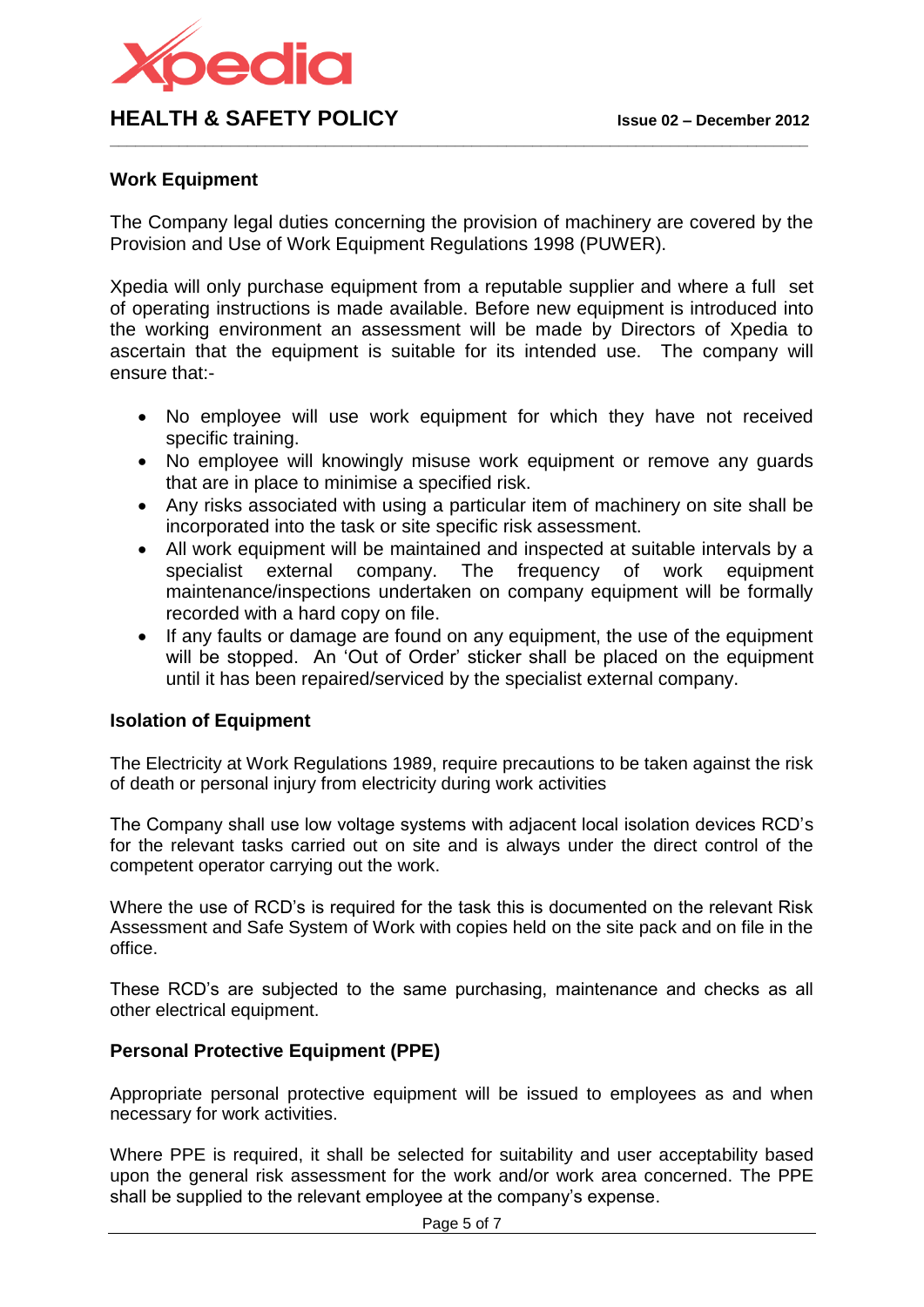

Training will be provided for employees on the risks that the use of the PPE will avoid or limit, safe use, storage and maintenance of the relevant equipment before issue. A written record detailing what PPE has been issued will be signed by the employees on receipt of the equipment and a hard copy kept on file.

**\_\_\_\_\_\_\_\_\_\_\_\_\_\_\_\_\_\_\_\_\_\_\_\_\_\_\_\_\_\_\_\_\_\_\_\_\_\_\_\_\_\_\_\_\_\_\_\_\_\_\_\_\_\_\_\_\_\_\_\_\_\_\_\_\_\_\_\_\_\_\_\_\_\_\_\_\_\_\_\_\_**

Employees have a legal duty to wear PPE as specified in relevant site rules, risk assessments and safe systems of work and this will subject to review in accordance with the review of the Risk Assessments and Safe Systems of Work.

# **COSHH**

Under the requirements of th Health and Safety at Work Act 1974 systems of work involving the use of substances hazardous to health must, so far as is reasonably practicable, be safe.

Under the Control of Substances Hazardous to Health (Amendment) Regulations 2004 (COSHH) employers are required to make arrangements to control the exposure of their employees to all substances (i.e. chemicals and preparations) which may affect their health.

These regulations set out the framework y which the employer must assess substances (including carcinogens and biological agents) in order to prevent or reduce exposure.

The company acknowledges that no substances can be considered to be completely safe, particularly with prolonged use and will therefore take all reasonable/practical steps to ensure the exposure of employees to substances hazardous to health is prevented, or at least controlled within statutory limits.

Before any hazardous substances are used during a work process, a material safety data sheet (MSDS) will be requested from the supplier and an appropriate assessment made of the risks from that substance will be undertaken by the Health and Safety Coordinator/Representative, in line with the Control of Substances to Health Regulations (COSHH). Alternative less harmful substances will be used wherever possible.

Assessments will consider storage, handling, aspects of use, exposure, PPE requirements, workers health and emergency actions. Written records of these assessments will be held on the site pack with master copies held on file in the office.

#### **Manual Handling**

Section 2 of the Health and Safety at Work Act 1974 requires the employer to provide a safe place of work (the environment in which manual handling takes place), safe systems of work, including safe plant and equipment. This applies to manual handling operations.

The Manual Handling Operations Regulations 1992 (MHR) requires that employers identify manual handling operations, carry out risk assessments, seek to minimize the risks by elimination or reduction and ensure that employees are suitably informed, instructed and trained for the relevant duties.